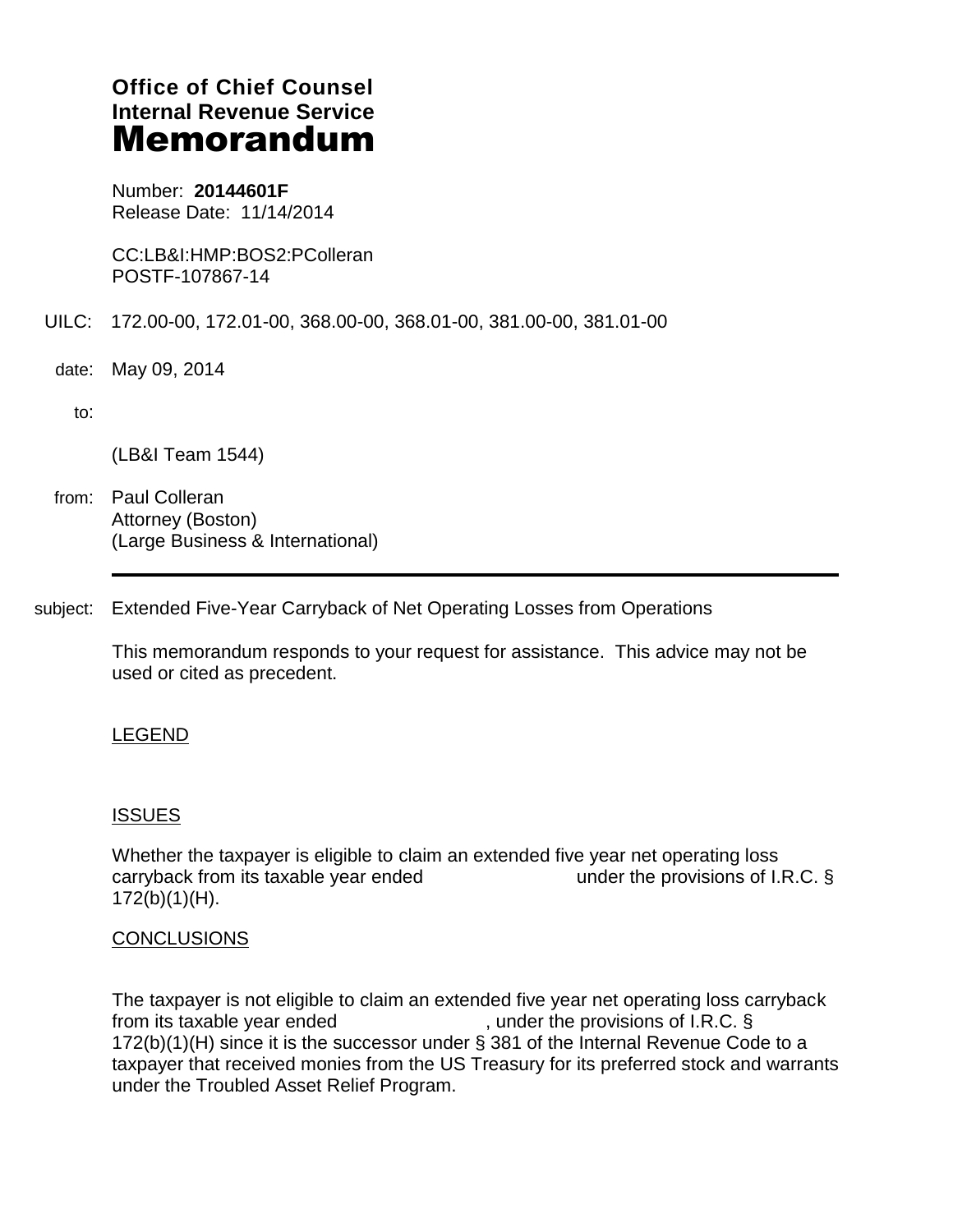## FACTS<sup>1</sup>

 $\overline{a}$ 

The following facts are those found by the examination team. Any additions to or changes in these facts could affect the conclusions set forth below under "Law and Analysis"

(Taxpayer) is the common parent of an affiliated group of corporations which files a consolidated return. Taxpayer is

| owned by | . Taxpayer is wholly<br>which in turn is wholly owned by |
|----------|----------------------------------------------------------|
|          |                                                          |

On intervalse contract the contract of the contract of the outstanding acquired all the outstanding common shares of  $\hspace{1.6cm} , a$  $\texttt{\$}$ and the parent of an affiliated group of corporations filing a consolidated return. At  $\qquad \qquad$ , had approximately \$-------------- in total assets and -------------------------. --------operated --------------------------, which conducted in ----------------------.

formed a wholly owned  $\qquad \qquad \text{corporation},$ for the purpose of the acquisition. The same state of the acquisition. with and into  $\cdots$ , with  $\cdots$  as the survivor. At the conclusion of the merger, -------------------------------- owned all the shares of -------- and all of ---------- businesses and obligations.

Each outstanding share of common stock was converted into and became exchangeable for shares of  $\blacksquare$ any fractional shares) or  $\$\$ in cash. After the closing of the merger, the shares of common stock, which had traded under the symbol "<sup>"</sup> on the , ceased trading and were delisted.

had received  $\$\$  for its preferred stock with warrants from the US Treasury on --------------------------under the Troubled Asset Relief Program (TARP), which was established under the Emergency Economic Stabilization Act of 2008 (EESA), Pub. L. No. 110-343, 122 Stat. 3765 (2008), codified at 12 U.S.C. §§ 5201 *et* 

 $<sup>1</sup>$  Our understanding of the facts of this case is limited to the information that you have provided us unless</sup> otherwise stated. We have not undertaken any independent investigation of the facts of this case. If the facts known to us are incorrect or incomplete in any material respect, you should not rely on this advice, but instead you should contact our office immediately.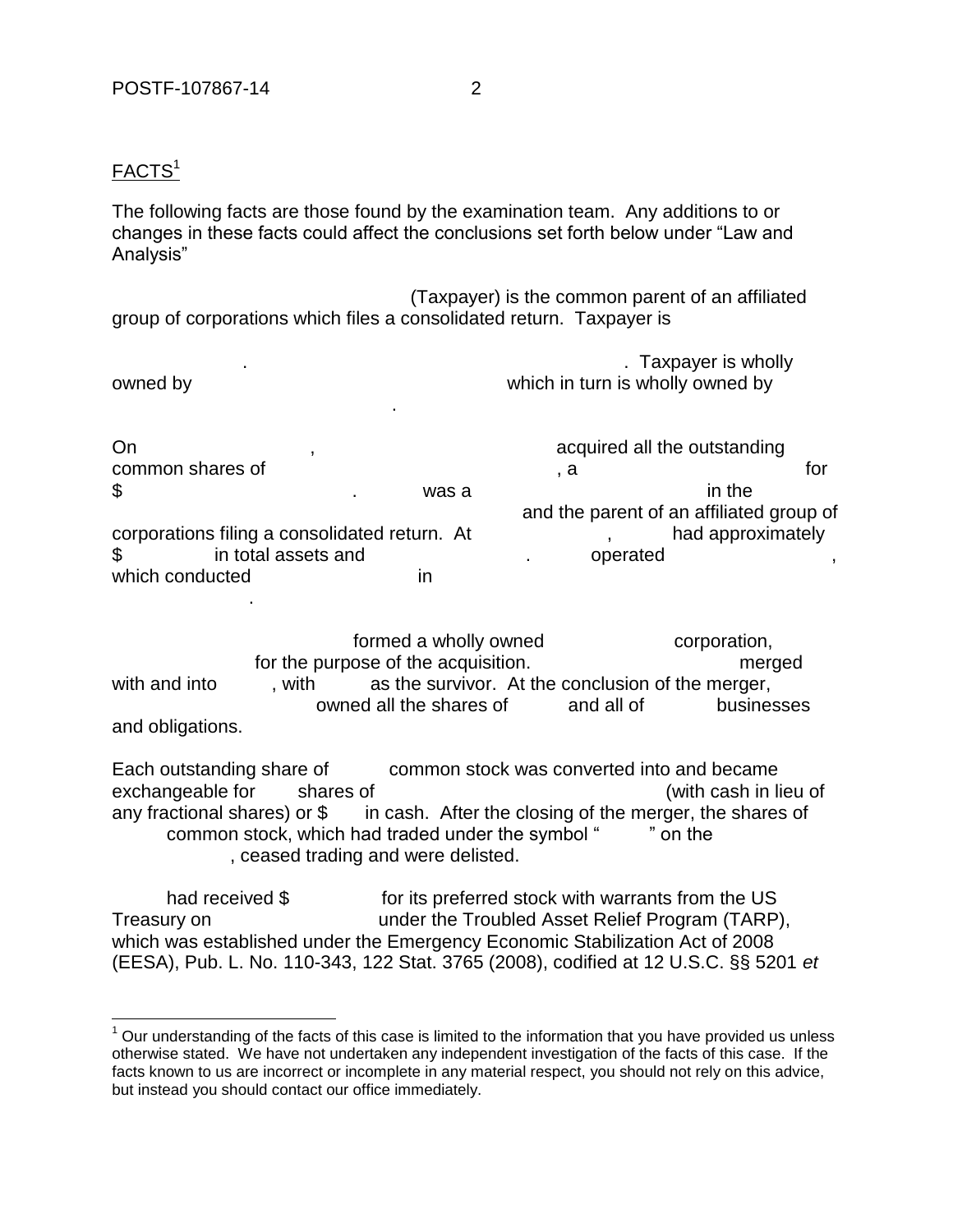$\cdots$ 

seq. As part of the acquisition,  $\overline{\phantom{a}}$  acquired the US Treasury's preferred stock and the associated warrants in  $\blacksquare$  for \$

acquisition of  $\qquad \qquad$  is a reverse subsidiary cash merger treated as a stock purchase.  $\frac{1}{2}$  did not make a § 338 election for . Section 338 provides generally that a purchasing corporation may make an election to treat a stock acquisition as an asset purchase.

On example of the immediately following the acquisition of the by merged with and into the Taxpayer. The shares of were cancelled and its subsidiaries became affiliates of the consolidated group.

The plan of merger of  $\qquad$  and  $\qquad$   $\qquad$   $\qquad$   $\qquad$   $\qquad$   $\qquad$   $\qquad$   $\qquad$   $\qquad$   $\qquad$   $\qquad$   $\qquad$   $\qquad$   $\qquad$   $\qquad$   $\qquad$   $\qquad$   $\qquad$   $\qquad$   $\qquad$   $\qquad$   $\qquad$   $\qquad$   $\qquad$   $\qquad$   $\qquad$   $\qquad$   $\qquad$   $\qquad$   $\qquad$   $\qquad$   $\qquad$ was merged with and into  $\blacksquare$ existence of -------- ceased and ------------------------------------------was the surviving entity and continued its existence as a corporation under the laws of the The merger of  $\blacksquare$  with and into  $\blacksquare$  is a statutory merger pursuant to  $\S$  368(a)(1)(A).

> filed Articles of Merger on  $\qquad \qquad$  with the . Secretary of State. The articles of merger provide that is the surviving corporation in the merger with

On Allen And Allen And Allen And Allen And Allen And Allen And Allen And Allen And Allen And Allen And Allen A with the United States Securities and Exchange Commission on behalf of The report notified the SEC of the merger. The merger is a set of the seport filed this report as "

On or about  $\sim$ , Taxpayer filed a Form 1120 consolidated income tax return for the tax year ended  $\blacksquare$ , reporting a net operating loss (NOL) of \$ . This consolidated income tax return included the former  $\qquad \qquad$  and its subsidiaries. The Taxpayer did not attach a statement to its income tax return for the tax year ended  $\blacksquare$ , stating that it was electing the extended carryback under  $§ 172(b)(1)(H).$ 

On or about Taxpayer filed Form 1139, Corporation Application for Tentative Refund applying for a quick refund of taxes from the tentative carryback adjustment of taxes from prior taxable years from the NOL carryback from the tax year ended -----------------------. On the Form 1139, Taxpayer tentatively carried back \$------- of the NOL to its  $5<sup>th</sup>$  preceding tax year ended reporting a decrease in tax of  $\$\$  and  $\$\$  of the NOL to its 4<sup>th</sup> and \$ preceding tax year ended ----------------------------reporting a decrease in tax of \$------------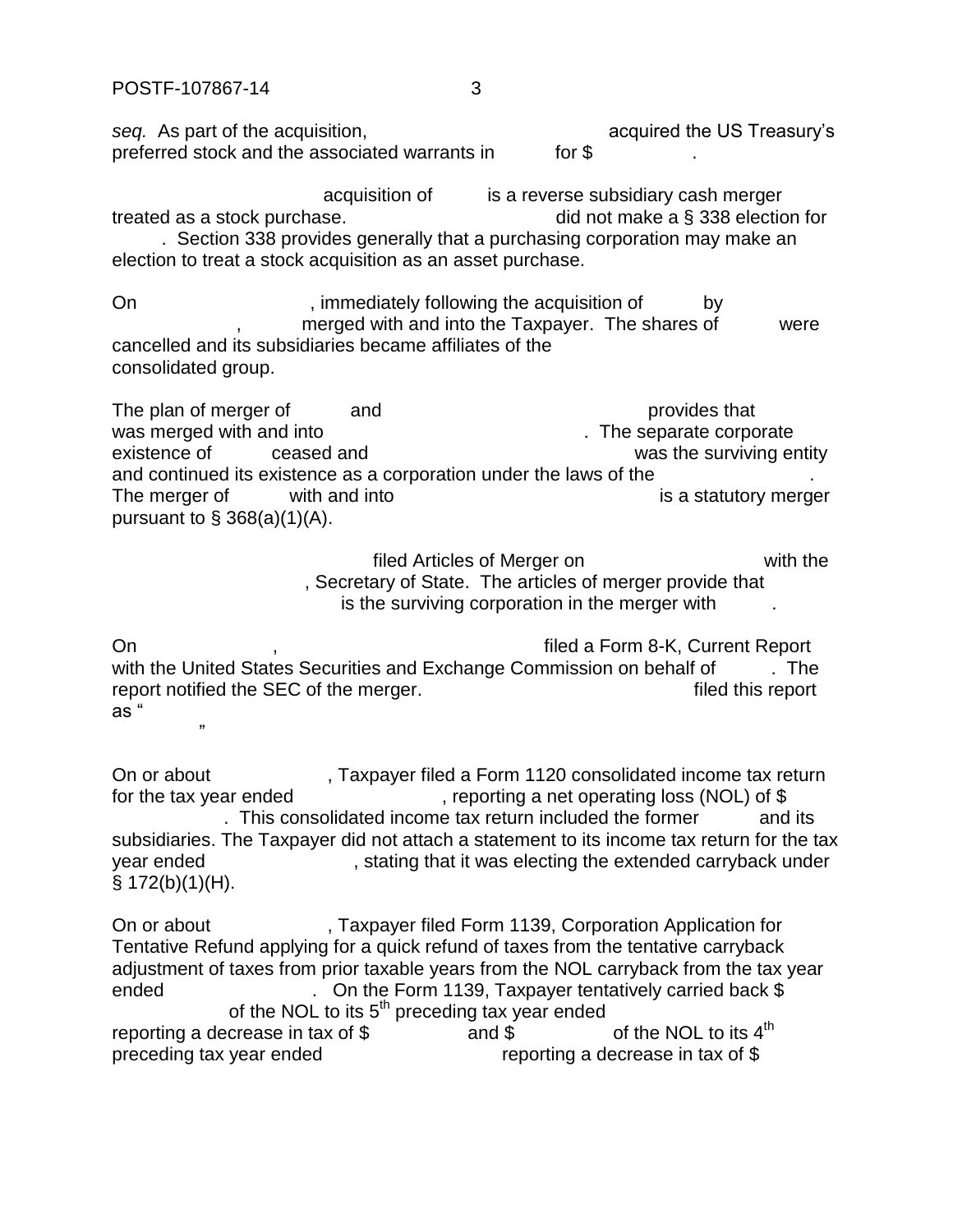. The following statement is attached to the Form 1139 that the Taxpayer filed on or about

The net operating loss incurred in year ended is carried back five taxable years to year ended and four taxable years to year ended  $per IRC \S 172(b)(1)(H).$ 

On or about  $\qquad \qquad$ , Taxpayer filed a second Form 1139, Corporation Application for Tentative Refund applying for a quick refund of taxes from the tentative carryback adjustment of taxes from prior taxable years from the NOL carryback from the tax year ended Tax Number 2011. On this Form 1139, Taxpayer tentatively carried back  $\text{S}$  of the NOL to its 5<sup>th</sup> preceding tax year ended reporting a decrease in tax of  $\$\$  and  $\$\$  of the NOL to its 4<sup>th</sup>  $-$ and  $\$$ preceding tax year ended  $\Box$  reporting a decrease in tax of \$ . The second Form 1139 made a correction to the 50 percent limitation under § 172(b)(1)(H)(iv). The following statement is attached to the Form 1139 that the Taxpayer filed on or about

The net operating loss incurred in year ended is carried back five taxable years to year ended and four taxable years to year ended  $per IRC \S 172(b)(1)(H).$ 

The taxpayer is not a TARP recipient. The taxpayer acquired on extending the stock to the stock to the stock to the state on  $\mathbf{r}$ Treasury in exchange for TARP money. Prior to example acquisition of purchased preferred stock in its entirety from the Treasury.

On or about  $\blacksquare$  the Internal Revenue Service issued the Taxpayer a tentative refund and credits against other tax liabilities of  $\$\$  pursuant to the Forms 1139 tentatively carrying back the NOL from its taxable year ended to its taxable years ended  $\qquad \qquad \text{and}$ 

On or about  $\qquad \qquad$ , the Taxpayer filed Form 1120X, Amended US Corporation Income Tax Return for the year ended  $\blacksquare$  to include additional dividend income of \$-

On or about  $\qquad \qquad$  the Taxpayer filed a third Form 1139 to adjust for the dividend income, to account for an adjustment from an Internal Revenue Service Exam which reduced the taxable income for the year ended  $\blacksquare$ , and to make a correction for  $\blacksquare$  . On this Form 1139, Taxpayer tentatively carried back  $\$\,$  of the NOL to its 5<sup>th</sup> preceding tax year ended reporting a decrease in tax of  $\frac{1}{2}$ , compared to the refund already received, and  $\sin \theta$  of the NOL to its 4<sup>th</sup> preceding tax year ended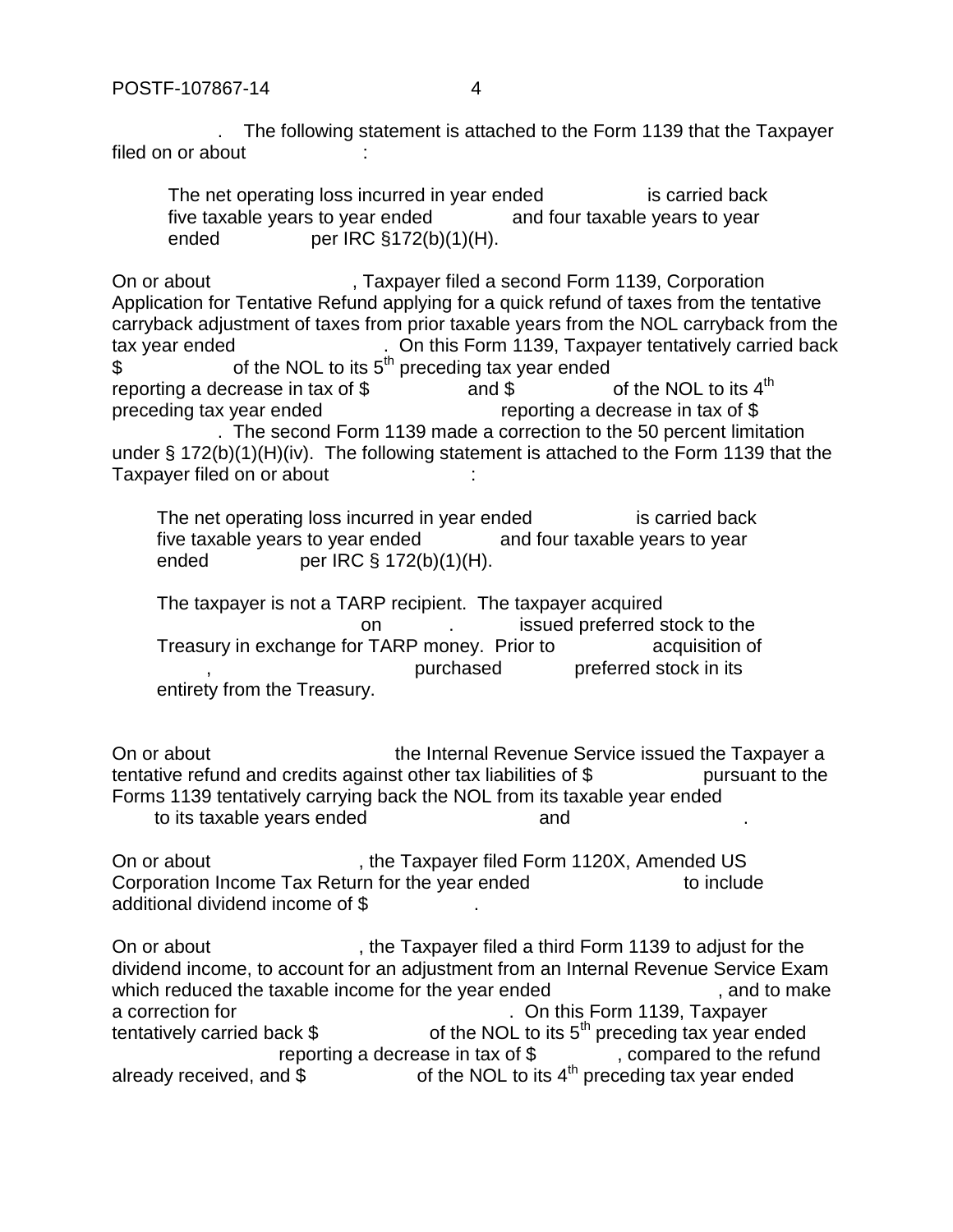reporting a decrease in tax of  $$$ . The Taxpayer attached the exact same IRC § 172(b)(1)(H) statement as was included with the second Form 1139.

On or about  $\qquad \qquad$ , the Internal Revenue Service issued the Taxpayer an additional tentative refund of \$ pursuant to the Form 1139 tentatively carrying back the NOL from its taxable year ended  $\blacksquare$  to its taxable years ended and and and and and and  $\overline{\phantom{aa}}$ 

#### LAW AND ANALYSIS

 $\overline{a}$ 

Section 172(c) provides that a taxpayer's net operating loss (NOL) is the excess of its deductions allowed by Chapter 1 of the Internal Revenue Code over its gross income.

Once a taxpayer determines the amount of its NOL, the NOL may be carried back or carried over in accordance with the rules of § 172(b). The amount carried back or carried over to a taxable year results in an NOL deduction in the year of the carryback or carryover.

Sections 172(b)(1) and (2) require, generally that an NOL for any taxable year be carried back to each of the 2 previous taxable years, and to the extent still available, carried forward to each of the 20 taxable years following the taxable year of the loss.

Section 13 of the Worker, Homeownership, and Business Assistance Act of 2009, Pub. L. No. 111-92, 123 Stat. 2984 (November 6, 2009) (WHBAA) amends §§ 172(b)(1)(H) and 810(b) to allow taxpayers to elect to carry back an applicable net operating loss for a period of 3, 4, or 5 years, in lieu of the 2-year period provided by § 172(b)(1)(A)(i).

Section 172(b)(1)(H)(ii) provides that the term "applicable net operating loss" (applicable NOL) means the taxpayer's net operating loss for a taxable year ending after December 31, 2007, and beginning before January 1, 2010.

Section 172(b)(1)(H)(iii) provides in general that the extended 5-Year carryback of applicable NOLs may be made only with respect to 1 taxable year.

Section 172(b)(1)(H)(iii)(II) provides that an election<sup>2</sup> for the extended 5-Year carryback shall be made in such manner as may be prescribed by the Secretary and shall be made by the due date (including extensions of time) for filing the return for the taxpayer's last taxable year beginning in 2009. The election, once made is irrevocable and, in general, may be made only with respect to one taxable year.

 $2$  The common parent of an affiliated group of corporations filing a consolidated return makes the election which is binding on all members of the group.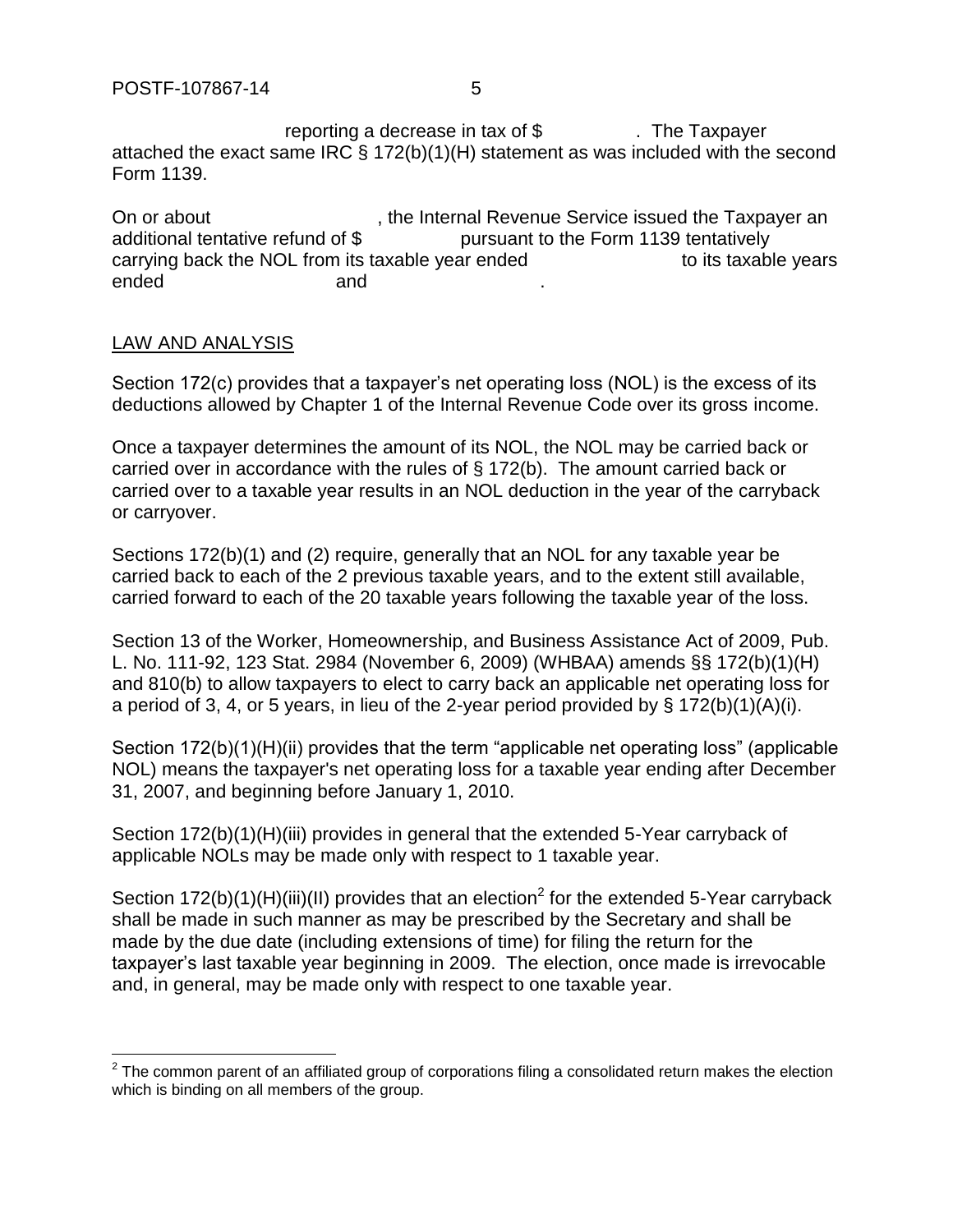Section 172(b)(1)(H)(iv)(I) provides that an election to carry a 2008 or 2009 applicable NOL back to the fifth prior year is limited to 50% of the taxpayer's income (computed without regard to the NOL for the loss year or any taxable year thereafter) in that earlier year. Any unused portion of the NOL carryback in excess of the 50% limitation applicable to the fifth preceding year is then carried without limitation to the fourth preceding taxable year. See Notice 2010-58, 2010-37 I.R.B. 326 (discussing extended carryback of NOLs) and Revenue Procedure 2009-52 (providing guidance on the procedures for making the extended carryback of NOLs).

Section 1502 provides that the Secretary shall prescribe such regulations as he may deem necessary in order that the tax liability of any affiliated group of corporations making a consolidated return and of each corporation in the group, both during and after the period of affiliation, may be returned, determined, computed, assessed, collected, and adjusted, in such manner as clearly to reflect the income tax liability and the various factors necessary for the determination of such liability, and in order to prevent avoidance of such tax liability. In carrying out the preceding sentence, the Secretary may prescribe rules that are different from the provisions of Chapter 1 that would apply if such corporations filed separate returns.

Treas. Reg. § 1.1502-21(b) provides that losses taken into account in determining a consolidated NOL (CNOL) may be carried to other taxable years (whether consolidated or separate) only under paragraph (b) of Treas. Reg. § 1.1502-21.

A CNOL represents the aggregate of each member of the affiliated group's activities. Treas. Reg. § 1.1502-21(a). When a group carries back a CNOL, it must determine whether portions of the CNOL are attributable to members that are required to carry their portion of the CNOL back to a period before joining the group which may be subject to separate return limitation year (SRLY) provisions of Treas. Reg. § 1.15021(c), as modified by Treas. Reg. § 1.1503(d)-4 and § 382 restrictions.

Treas. Reg. § 1.1502-21(b)(1) provides that net operating loss carryovers and carrybacks to a taxable year are determined under the principles of § 172 and Treas. Reg. § 1.1502-21.

Treas. Reg. § 1.1502-21T(b)(3)(v)(A)(1) provides that a consolidated group can elect an extended carryback period pursuant to § 172(b)(1)(H) with regard to a CNOL arising in a taxable year ending after December 31, 2007, and beginning before January 1, 2010.

Rev. Proc. 2009-52, 2009-49 I.R.B. 744, provides when and how a taxpayer may make an election under § 172(b)(1)(H). Section 4.01(2) of Rev. Proc. 2009-52 provides that the common parent of a consolidated group makes the election for the group. Sections 4.01(3) and 4.01(4) of Rev. Proc. 2009-52 permit the election to be made for consolidated taxpayers by attaching a statement to the original or amended consolidated return for the taxable year of the applicable CNOL, by attaching a statement to the taxpayer's amended consolidated return applying the applicable CNOL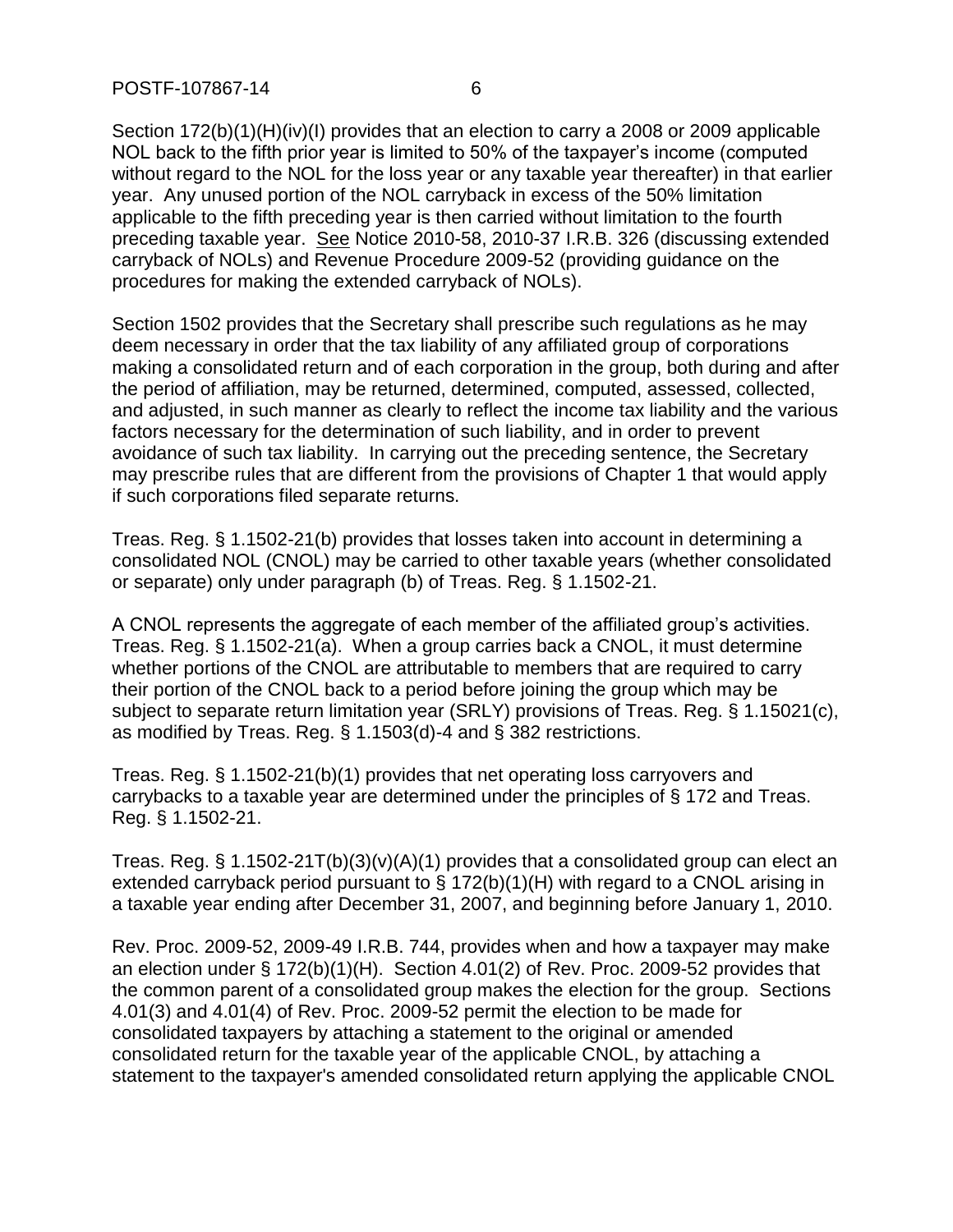to the carryback year, or by attaching a statement to a claim for a tentative carryback adjustment on Form 1139. Sections 4.01(3)(b) and 4.01(4)(b) of Rev. Proc. 2009-52 require the election, regardless of the manner in which made, to be filed no later than the due date (including extensions) for filing the return for the taxpayer's last taxable year beginning in 2009.

Section 6411 provides a special procedure for prompt refund of tax relating to NOLs. The procedure allows a taxpayer to apply for a quick refund based on a tentative carryback adjustment. An application for a tentative carryback adjustment does not constitute a claim for credit or refund within the meaning of § 6511. Section 6411(a); Treas. Reg. § 1.6411-1(b)(2). Where the tentative carryback adjustment results in a tax refund, such tax refund is a "rebate" under section 6211(b)(2). Pesch v. Commissioner, 78 T.C. 100, 109-112 (1982).

Section 6501(k) provides that when an NOL is carried back on Form 1139, Corporation Application for Tentative Refund, the limitation period for assessment is determined by reference to the limitation period for the year of the loss. See also Treas. Reg. § 301.6501(m)-1. The deficiency to be assessed may be attributed to general adjustments to the carryback year as well as the carryback itself. See IRM 4.11.11.5. The amount of the deficiency that may be assessed is limited to the amount of the tentative allowance received by the taxpayer. The portion of the deficiency attributable to the carryback is assessed first.

Section 13(f) of the WHBAA provides an exception for the extended carryback for certain taxpayers, including TARP recipients. The extended carryback provision under  $\S$  172(b)(1)(H) does not apply to:

(1) any taxpayer if (a) the Federal government acquired or acquires at any time an equity interest in the taxpayer pursuant to the Emergency Economic Stabilization Act of 2008, Pub. L. No. 110-43, or (b) the Federal government acquired or acquires, at any time, any warrant (or other right) to acquire any equity interest with respect to the taxpayer pursuant to such act (TARP recipients);

(2) the Federal National Mortgage Association and the Federal Home Loan Mortgage Corporation; and

(3) any taxpayer which at any time in 2008 or 2009 was or is a member of the same affiliated group (as defined in § 1504 without regard to subsection (b) thereof) as a taxpayer described in paragraphs (1) or (2).

WHBAA § 13(f).

The Explanation of the Staff of the Joint Committee on Taxation (Blue Book) contains an example of a taxpayer with an NOL in 2008 that in 2009 joins an affiliated group with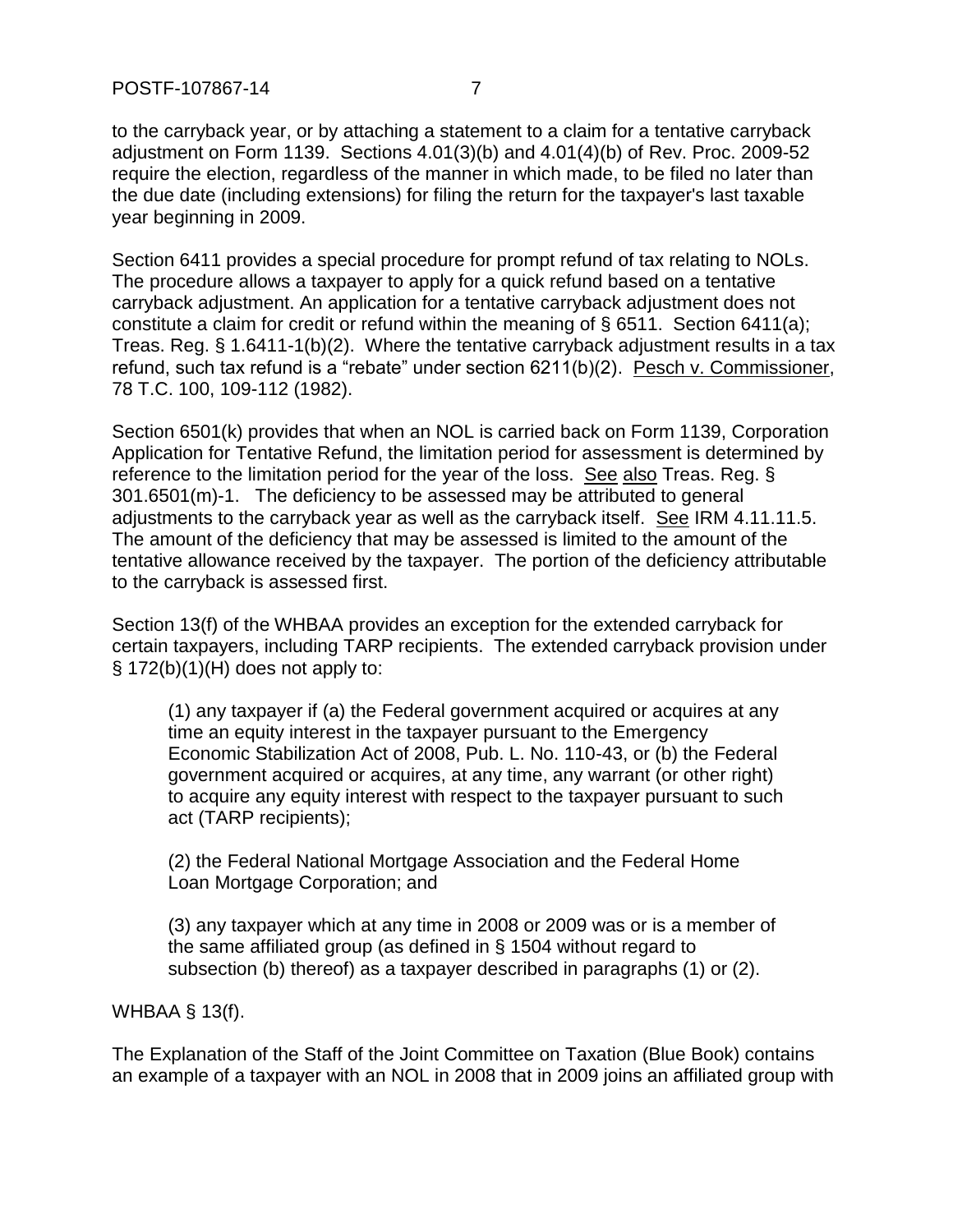a member in which the Federal government acquired an equity interest pursuant to the Emergency Economic Stabilization Act of 2008. The Blue Book concludes that the taxpayer may not utilize the extended carryback rules under § 172(b)(1)(H) with regard to the 2008 NOL. Further, the taxpayer is required to amend prior filings to reflect the amended carryback period. Staff of the Joint Committee on Taxation, Technical Explanation of Certain Revenue Provisions of the Worker, Homeownership, and Business Assistance Act of 2009, JCX-44-09. See also, 155 Cong. Rec. S 11197, Comment of Senate Finance Committee Chairman Baucus that the Joint Committee on Taxation technical explanation of the WHBAA expresses the Senate Finance Committee's understanding and legislation intent behind the legislation.

In 1954 Congress enacted § 381 which provides a set of rules for the carryover of tax attributes in certain corporate acquisitions. Section 381(a) list the types of acquisitions governed by the section, while § 381(c) contains a list of non-exclusive items of the transferor corporation that the acquiring corporation succeeds to and takes into account.

Section § 381(a) describes the acquisitions to which § 381(c) applies and includes statutory mergers under  $\S$  368(a)(1)(A) such as the merger of with and into the Taxpayer. Under § 381(b)(3) any loss of the acquiring corporation may be carried back to its prior years, but not to a taxable year of the transferor corporation.

Treas. Reg. § 1.1502–1(f)(4)(i) defines "successor" as the transferee or distributee of assets in a transaction to which § 381(a) applies.

acquisition of  $\qquad \qquad$  is a reverse subsidiary cash merger. See, Rev. Rul. 90-95, 1990-2 C.B. 67. -------------------------------- did not make a § 338 election for . Consequently, the second merger of into Taxpayer is a tax free merger. Treas. Reg. § 1.338-3(d).

Tax attributes carry over to the successor corporation in situations where the reorganization is in the form of a statutory merger. Helvering v. Metropolitan Edison Co., 306 U.S. 522 (1939). In Metropolitan Edison, the court noted that in a statutory merger the corporate personality of the transferor is drowned in that of the transferee. Id. at 529. See also, Dover v Commissioner, 122 T.C. 324, 349 (2004) ("The crucial finding in all of the rulings discussed [above] is that, in any corporate amalgamation involving the attribute carryover rules of section 381, the surviving or recipient corporation is viewed as if it had always conducted the business of the formerly separate corporation(s) whose assets are acquired by the surviving corporation.") Here, is the successor corporation in the statutory merger with

and succeeds to the tax attributes of

is a TARP recipient by reason of it receiving  $\$\text{million}$  for its preferred stock with warrants from the US Treasury on  $\qquad \qquad$  under TARP. As a TARP recipient,  $\cdot$  is not eligible for the extended NOL carryback under §172(b)(1)(H).